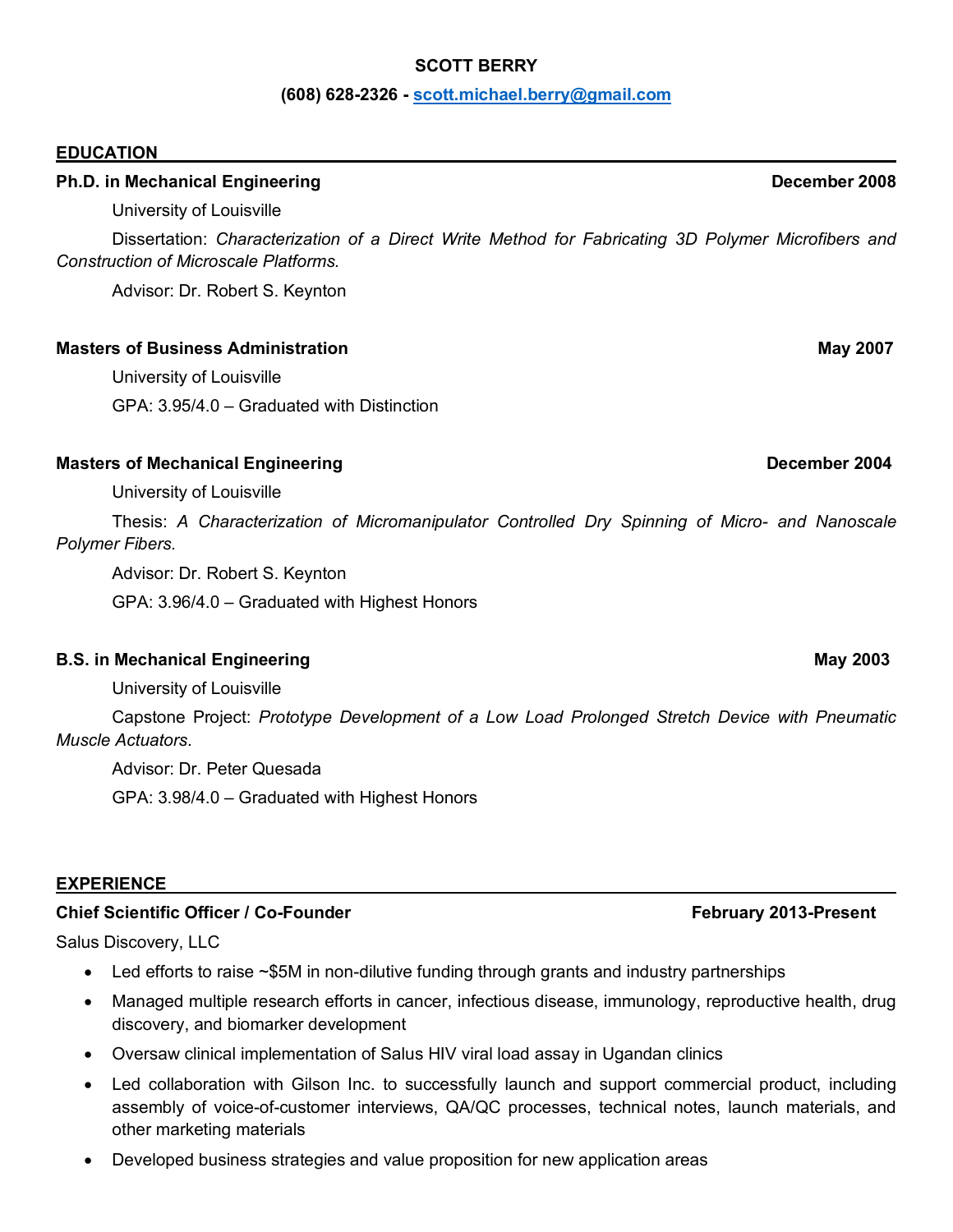• Developed collaborative research agreements with several multi-billion-dollar corporate partners in preparation for future licensing deals (company identities protected by non-disclosure agreements)

## **Associate Scientist July 2011-Present**

Microtechnology Medicine Biology (MMB) Lab (Advisor: Dr. David Beebe)

University of Madison-Wisconsin, Department of Biomedical Engineering

- Developed new technologies for streamlined isolation of nucleic acids, cells, and protein and implementation of these technologies into clinical settings
- Served as PI for two grants, including R01 focused on circulating tumor cell analysis
- Direct mentoring and supervision of 10 graduate students, undergrads, technicians, and postdocs in academic setting
- Founded and led a group of students, postdocs, and technicians focused on global health
- Developed automated instrumentation for cancer and infectious disease analyses
- Coordinated fabrication, training, delivery, and support for 10,000 devices in 30+ labs throughout academic and industry network

## **Postdoctoral Fellow February 2009-June 2011**

University of Madison-Wisconsin (Advisors: Dr. David J. Beebe, Dr. Elaine T. Alarid)

Departments of Biomedical Engineering and Oncology

- Development of microfluidic assays to study cancer / stromal interaction
- Development of microfluidic arrays for analyte isolation
- Development of technologies for rare cell isolation and analysis
- Grant writing and supervision of undergraduate students
- Reviewer for multiple scientific journals

## **Graduate Assistant September 2003-February 2009**

Earl and Mary Lou Kohnhorst BioMEMS & Cardiovascular Mechanics Lab (Advisor: Dr. Robert S. Keynton) University of Louisville

- Modeling of non–Newtonian fluid mechanics of polymer solutions
- Development of technique to produce oriented micro/nano fibers in 3D space
- Design of scaffold systems for tissue engineering and electroosmotic flow platforms
- Supervising of three undergraduate students

## **Graduate Assistant May 2003-September 2003**

## Biomechanics Lab

University of Louisville (Advisor: Dr. Peter M. Quesada)

• Design and testing of pneumatic brace for treatment of muscle atrophy and spasticity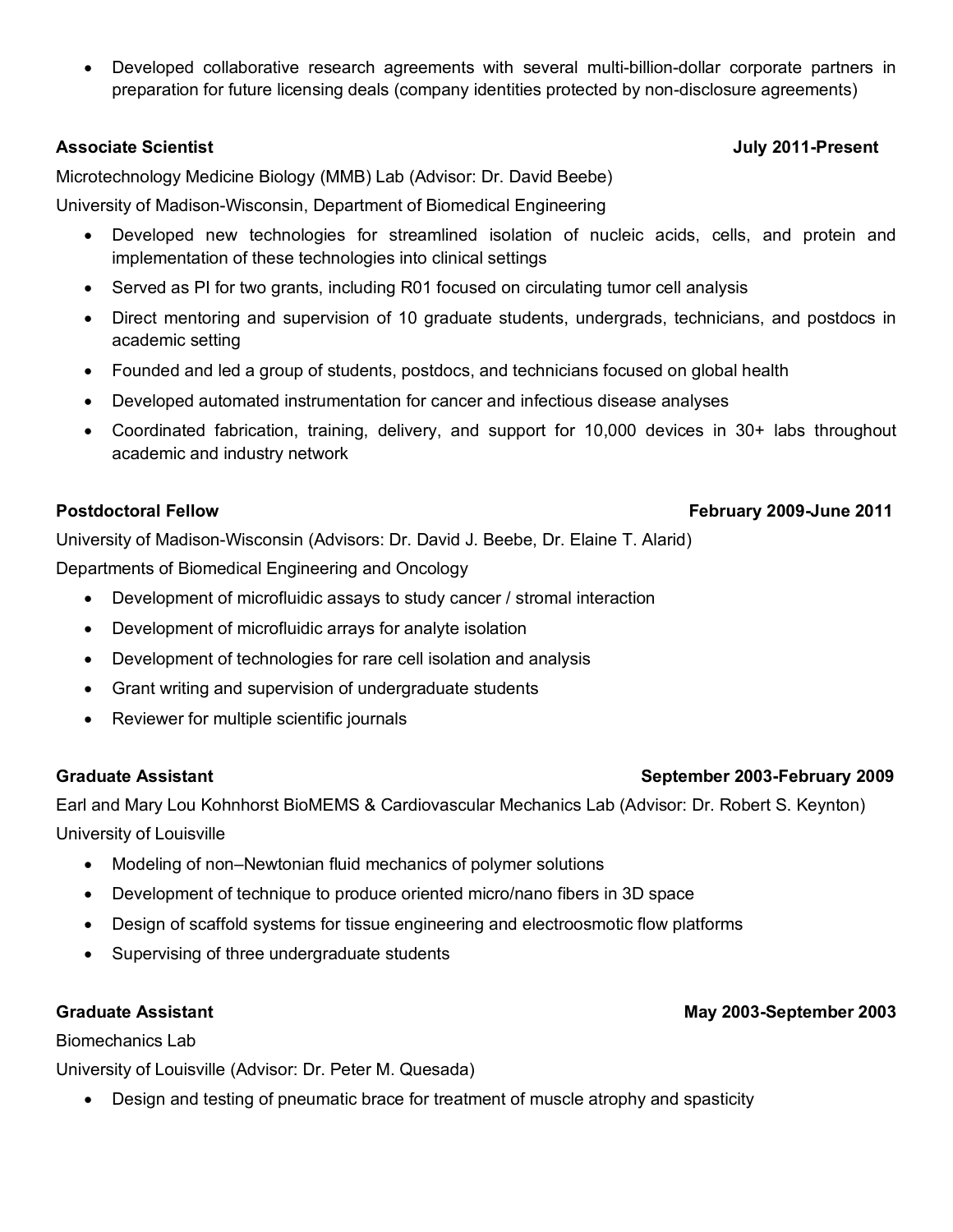Louisville Gas & Electric

- Project supervision / management, with a focus on power plant maintenance and environmental controls
- Engineering analysis of pumps, systems, filters, boilers, tanks, condensers, and other power plant components

## **PROFESSIONAL ACTIVITIES, AWARDS, TEACHING, AND SERVICE**

- Served on NIH NCI Review Panel (2015)
- Lecturer for several courses at University of Wisconsin, including Biofluidics, Separations in Chemical Analysis, and BioMEMS
- Development of lab/lecture module focused on HIV testing
- Served as conference chair for BMES Annual Meeting (2009)
- Instructor for Whitney Young Scholars Program (underprivileged 7<sup>th</sup> grade students interested in STEM careers)
- Invited DAIDS Workshop at NIAID (April 2016)
- Developer of CTC-focused Short Course at CHI conference (2016)
- Finalist for SLAS innovation award in 2013 and 2015
- Research Featured on SLAS Podcast Interview (2013)
- Research Featured on *Wisconsin In Business* (2018)
- Volunteer Outreach to Joint Clinical Research Centre Virology Lab (Uganda; 2011-Present)
- Louisville Habitat for Humanity (2000-2009)
- Founder of Global Health Subgroup within MMB Lab
- Dean's List at University of Louisville (1999 to 2008)
- Consultant for multiple organizations, including Tasso Inc. and Lynx Biosciences (2012-Present)
- Travel award to 2006 Hilton Head Sensors and Actuators Conference

## **MENTORING ACTIVITIES**

- Jennifer Loeb University of Wisconsin Technician
- Peter Thomas University of Wisconsin Postdoc
- Lindsey Maccoux University of Wisconsin and Salus Discovery Postdoc
- Lindsay Strotman University of Wisconsin Graduate Student
- John Guckenberger University of Wisconsin– Graduate Student
- Hannah Pezzi University of Wisconsin– Graduate Student
- Rachel O'Connel University of Wisconsin– Graduate Student
- Alex LaVanway University of Wisconsin– Undergraduate Student
- Meghan Anderson University of Wisconsin– Undergraduate Student
- Mohit Goel University of Wisconsin Undergraduate Student
- Sean Warren University of Louisville Undergraduate Student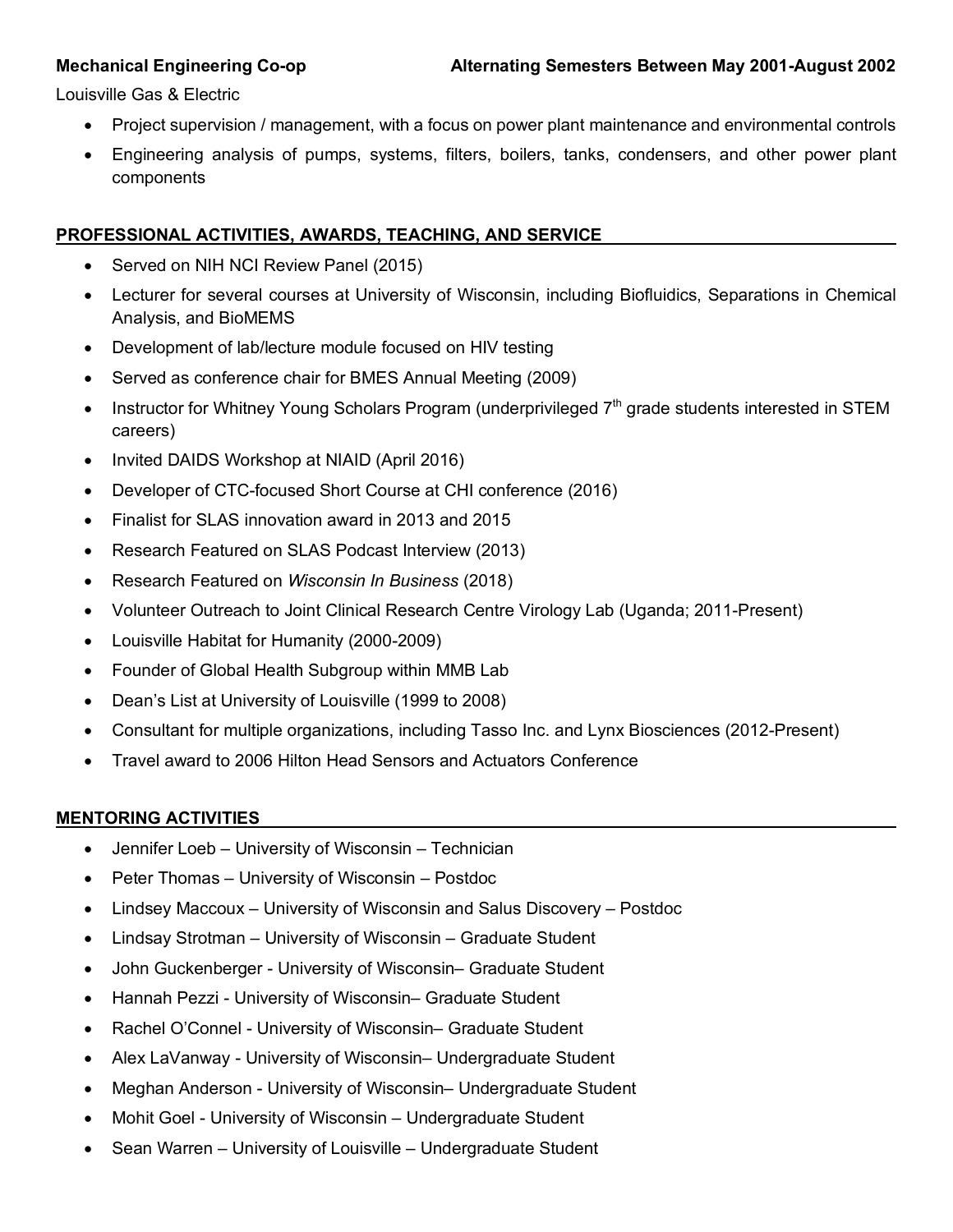- DeVonnah (Hilgart) Woodruff– University of Louisville Undergraduate Student
- Adam Schworer University of Louisville Undergraduate Student

### **SOCIETY MEMBERSHIPS**

- American Association for Cancer Research
- Biomedical Engineering Society
- Materials Research Society
- Society for Laboratory Automation and Screening
- American Chemical Society
- Sigma Xi
- Tau Beta Pi
- Society of Experimental Mechanics
- *VERSA: An Integrated, Multi-Endpoint Platform for Circulating Tumor Cell Analysis*
	- Design and validation of a microfluidic chip to obtain multiple molecular endpoints from circulating tumor cells (CTCs) extracted from a liquid biopsy sample
	- Perform a prospective clinical trial to validate new biomarkers discovered by microfluidic chip

*Role: PI Total Direct Costs: \$1.03M*

### **Wisconsin Partnership Program Grant December 2015-November 2018**

*Paradigm shifting, high throughput assay for serial quantification of HIV reservoirs*

- Development of novel assays to measure the latent reservoir in HIV patients
- Clinical testing of HIV-infected patients at the Madison VA Hospital

### **NIH/NCI Fast Track SBIR (Phase 1 & Phase 2) July 2016-August 2019**

*Getting More from Less: Multi-omic Capture and Analysis from Patient Samples*

- Develop automated instrument for multi-omic CTC analysis
- Perform clinical validation of platform
- Establish manufacturing and prepare for FDA filing
- Place instrument in CLIA-certified lab

The microVOA: Enhancing the Viral Outgrowth Assay with Microtechnology

• Design of an assay to measure the HIV viral reservoir for use in HIV cure research

*Role: PD/PI Total Direct Costs: \$863,141*

### **NIAID SBIR Contract August 2016-February 2018**

*Role: PI Total Direct Costs: \$300,000*

# **NIH/NCI R01 April 2014-March 2019**

**GRANTS (PI Role)**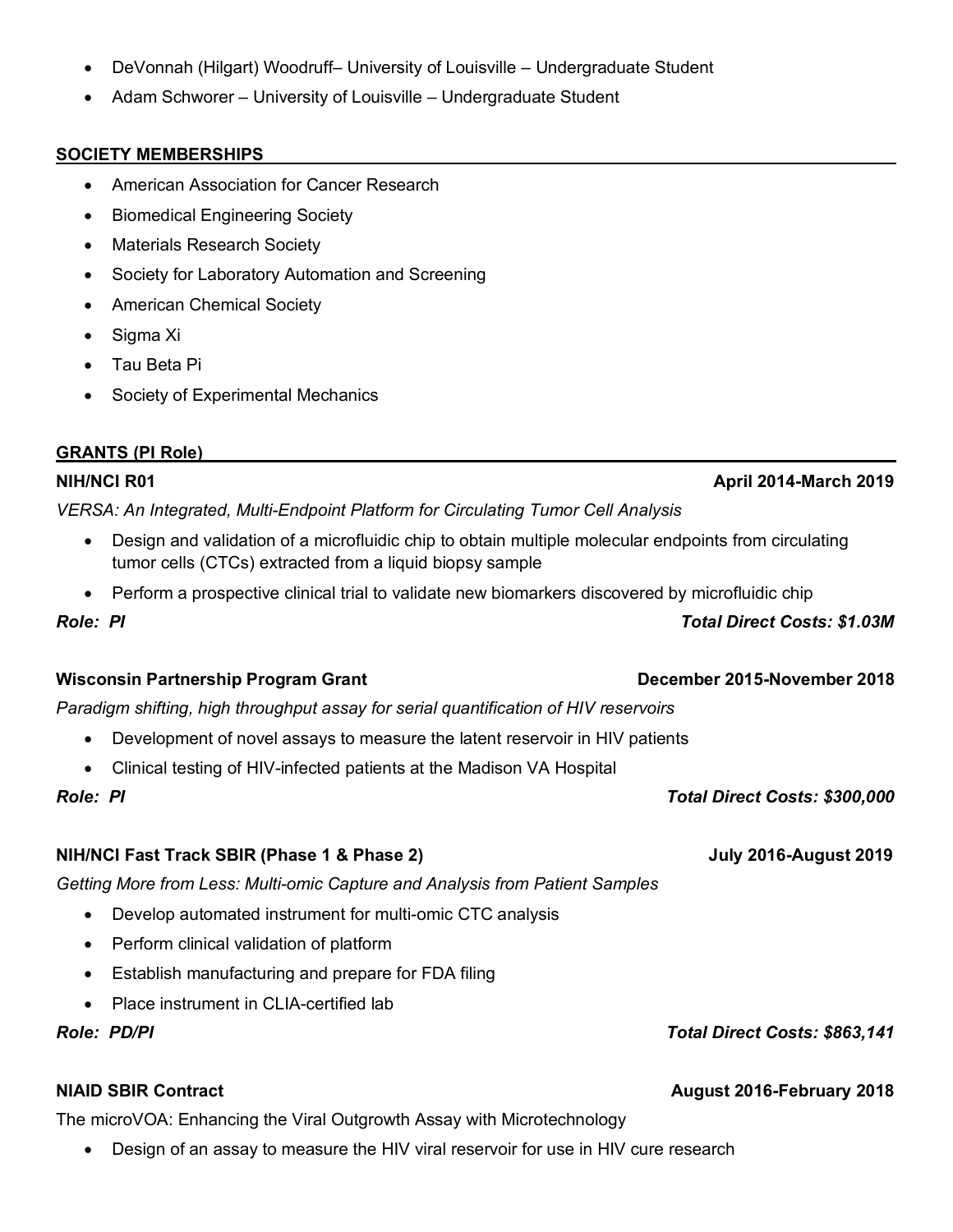• Validation of assay using standardized samples

# **NIH/ORIP Lab-to-Marketplace SBIR** August 2017-July 2019

*Seeing the unseen: Enhancing purification of labile protein complexes and cells with low surface marker expression*

- Development of an instrument to efficiently isolate short-lived endogenous protein complexes
- Benchmarking of new method against conventional co-immunoprecipitation protocols
- Identification of new drug targets in NFkB pathway

# *Role: PD/PI Total Direct Costs: \$700,000*

# **NIH Phase 1 SBIR March 2018-August 2018**

# *Development of a cell based assay to assess antigen specific tolerance*

- Measurement of antigen-specific tolerance in individuals with end stage organ dysfunction, those undergoing acute/chronic allo-graft rejection in addition to individuals with auto-immune pathologies resulting in loss of self-tolerance
- Comparison of multiple assay formats to further validate emerging biomarkers

# *Role: PD/PI Total Direct Costs: \$149,065*

# *Marketing Strategy for a Liquid Biopsy Analysis Platform*

- Development of strategies for commercialization and financing of a multi-omic liquid biopsy platform
- Preparation for deployment of platform in a CLIA Lab setting

# *Role: PD/PI Total Direct Costs: \$75,000*

# **GRANTS (Other Significant Non-PI Roles)**

# **Bill & Melinda Gates Foundation Grant OPP 1152864 March 2017-August 2019**

# *Rapid diagnostic test for LAM in urine from patients with active TB disease*

- Manage multi-national consortium of stakeholders, including reagent manufacturers, contract research organizations, clinical partners, and funders
- Develop a low cost point-of-care tuberculosis test that can be applied to urine samples
- Pre-concentrate a TB glycolipid biomarker found in urine, such that TB can be diagnosed in a simple lateral flow assay

# **Role: Chief Scientific Officer Total Direct Costs: \$2,615,349**

# **Bill & Melinda Gates Foundation Grant OPP1028788 June 2011-May 2014**

*Microfluidic Phase-Gate: Simplified Sample Preparation for POC Diagnostics in the Developing World*

• Develop and optimize microfluidic separations techniques to improve point-of-care molecular diagnostics in the developing world, with the goal of reducing cost and improving diagnostic accessibility

# **Role: Key Personnel and Lead Proposal Writer Total Direct Costs: \$2,358,668**

# *Role: PD/PI Total Direct Costs: \$200,221*

# **SBIR Advance May 2018-May 2019**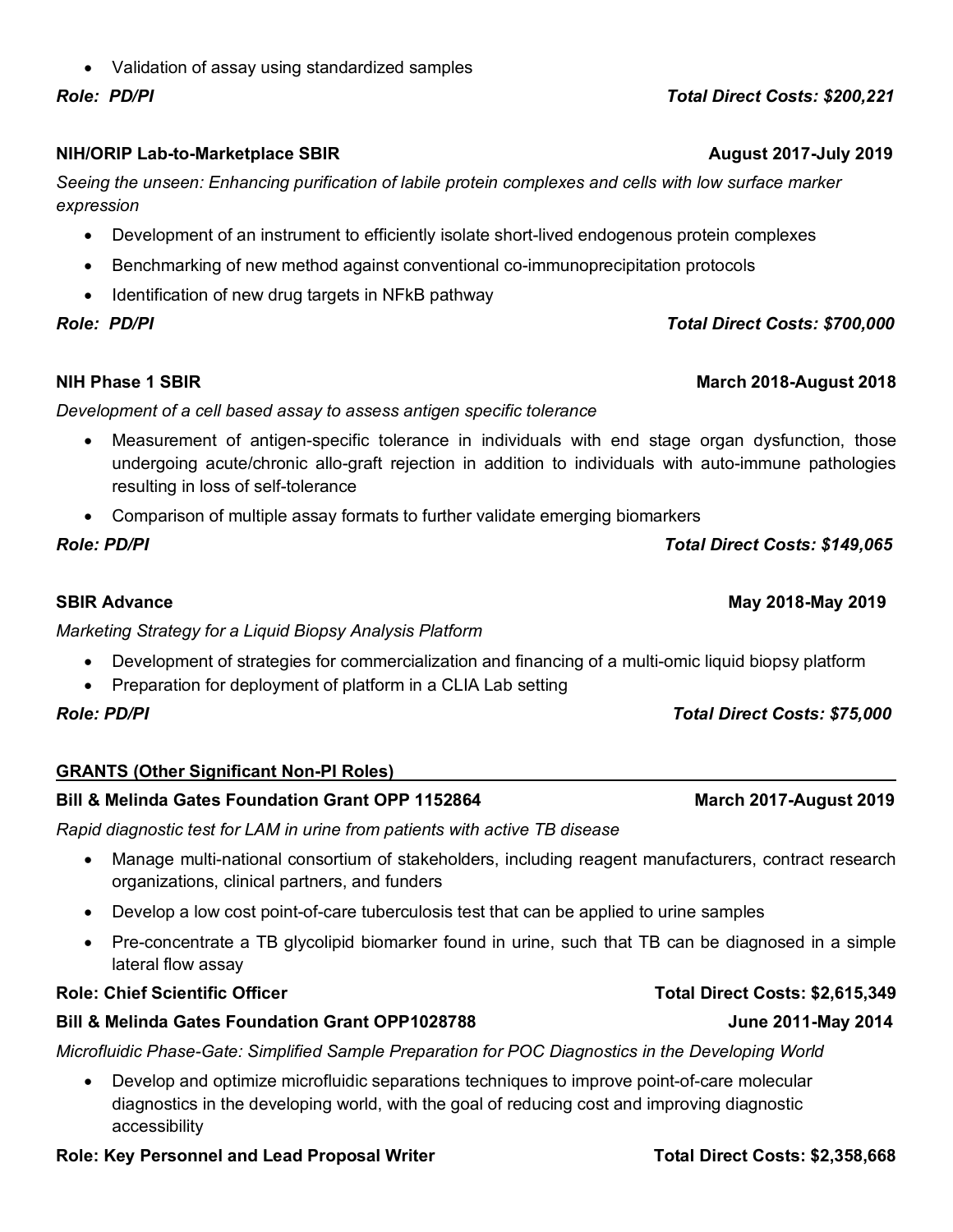### **NIH/NCI R33CA160344-03 September 2011-August 2014**

## *Integrated Micro-scale Transcriptional Profiling of Cell Communication Networks*

Develop an integrated system to model nuclear receptor-based signaling in breast cancer combining microfluidic co-culture of breast cancer and stromal cells with a streamlined mechanism to extract mRNA

## **Role: Key Personnel and Lead Proposal Writer New York Costs: \$900,000 Total Direct Costs: \$900,000**

## **NIH T32 Training Grant Subaward Nov 2009-Sept 2011**

*The Stem Cell and Regenerative Medicine Center Postdoctoral Fellowship*

- Development of new technologies to evaluate differentiation in stem cell cultures
- Streamlining of gene expression analysis workflows

## **Role: Postdoctoral Fellow Total Direct Costs: \$100,000**

### **PUBLICATIONS**

- 1. Juang DS, Li C, Lang JM, Beebe, DJ, **Berry SM**. Gravity-assisted immiscible fluid filtration for rapid analyte extraction. *In revision.*
- 2. Pezzi HM, Guckenberger DJ, Schehr J, Rothbauer J, Stahlfeld, C, Singh A, Schultz ZD, Horn S, Bade RM, Sperger J, **Berry SM**, Lang JM, Beebe DJ. Versatile exclusion-based sample preparation platform for integrated rare cell isolation and analyte extraction. *Lab Chip.* 18, 3446-3458, 2018.
- 3. Li C, Yu J, Paine P, Juang DS, **Berry SM**, Beebe DJ. Double Exclusive Liquid Repellency Enabled Underoil Sweep Patterning for Modular Applications in Cell Biology. *Lab Chip.* 18(18):2710-2719, 2018.
- 4. Li C, Yu J, Schehr J, **Berry SM**, Leal TA, Lang JM, Beebe DJ. Exclusive Liquid Repellency: An Open Multiliquid-phase Technology for Rare Cell Culture and Single Cell Processing. *ACS Appl. Mater. Interfaces* 10 (20), 17065–17070, 2018.
- 5. Strong AMP, **Berry SM**, Beebe DJ, Li J-L, Spiegelman VS. miFAST: a novel and rapid microRNA target capture method. *Molecular Carcinogenesis.* 57(4):559-566, 2018.
- 6. Pezzi, HM, **Berry SM**, Beebe DJ, Striker R. RNA-mediated TILDA for Improved Cell Capacity and Enhanced Detection of Multiply-spliced HIV RNA*. Integr Biol (Camb).* 9(11):876-884, 2017.
- 7. **Berry SM**, Pezzi HM, LaVanway AJ, Guckenberger DJ, Anderson MA, Beebe DJ. AirJump: Using Interfaces to Instantly Perform Simultaneous Extractions. *ACS Appl Mater Interfaces* **8**(24), 15040–15045, 2016.
- 8. Sperger JM, Strotman LN, Welsh A, Casavant BP, Chalmers Z, Horn S, Heninger E, Thiede S, Tokar J, Gibbs BK, Guckenberger DJ, Carmichael L, Dehm SM, Stephens PJ, Beebe DJ, **Berry SM**, Lang JM. Integrated analysis of multiple biomarkers from circulating tumor cells enabled by exclusion-based analyte isolation. *Clin Cancer Res Off J Am Assoc Cancer Res* 2016.
- 9. Schehr JL, Schultz ZD, Warrick JW, Guckenberger DJ, Pezzi HM, Sperger JM, Heninger E, Saeed A, Leal T, Mattox K, Traynor AM, Campbell TC, **Berry SM**, Beebe DJ, Lang JM. High Specificity in Circulating Tumor Cell Identification Is Required for Accurate Evaluation of Programmed Death-Ligand 1. *PLoS ONE* **11**(7), e0159397, 2016.
- 10. Regier MC, Maccoux LJ, Weinberger EM, Regehr KJ, **Berry SM**, Beebe DJ, Alarid ET. Transitions from mono- to co- to tri-culture uniquely affect gene expression in breast cancer, stromal, and immune compartments. *Biomed Microdevices* **18**(4), 70, 2016. PMCID: PMC5076020
- 11. Guckenberger DJ, Pezzi HM, Regier MC, **Berry SM**, Fawcett K*, Barrett K, Beebe DJ. Magnetic System for Automated Manipulation of Paramagnetic Particles.* Anal Chem **88**(20), 9902–9907, 2016.
- 12. Hong WS, Pezzi HM, Schuster AR, **Berry SM**, Sung KE, Beebe DJ. Development of a Highly Sensitive Cell-Based Assay for Detecting Botulinum Neurotoxin Type A through Neural Culture Media Optimization. *J. Biomol. Screen.* Jan;21(1):65–73, 2016. PMID: 26420788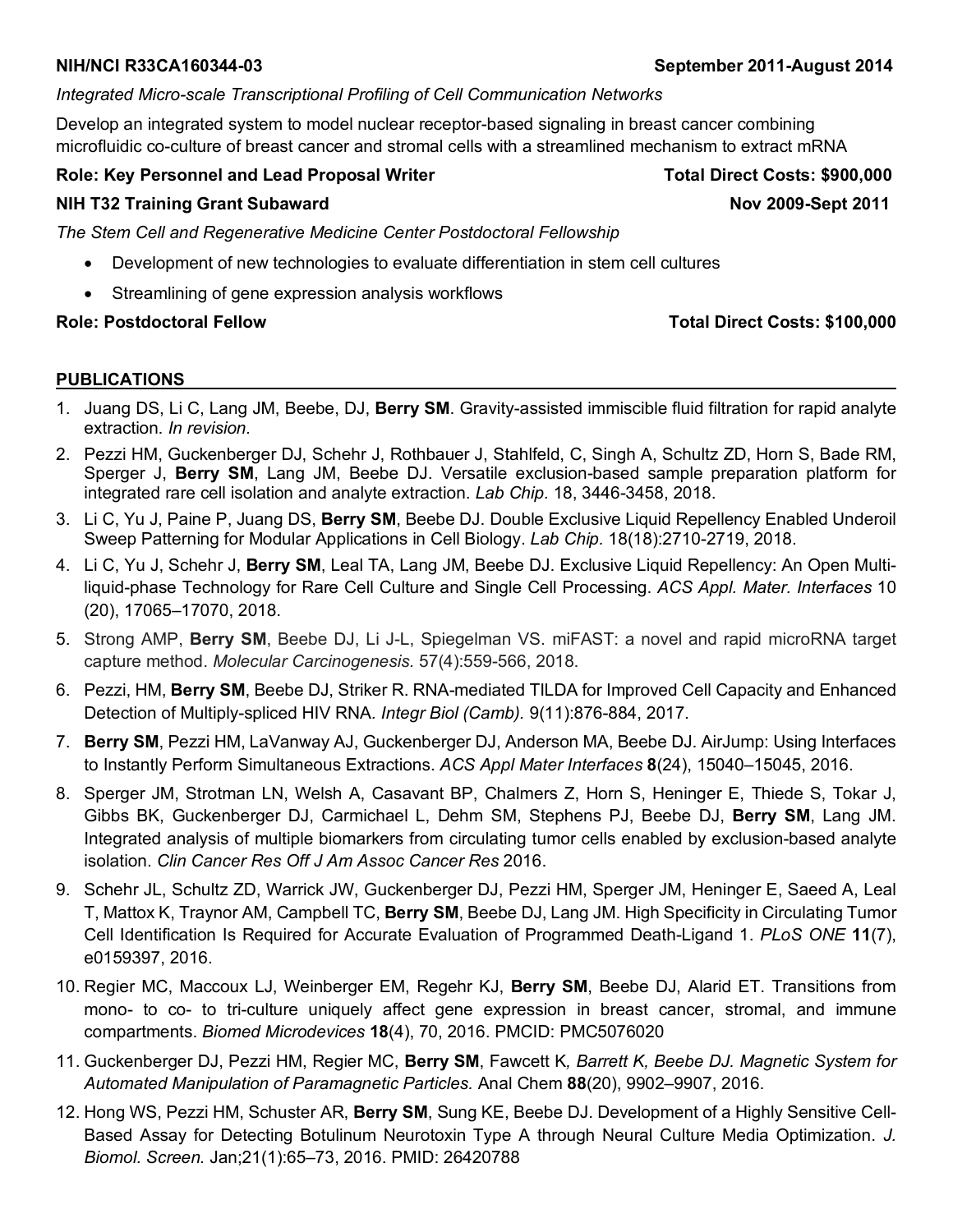- 13. **Berry SM**, Pezzi HM, Williams ED, Loeb JM, Guckenberger DJ, Lavanway AJ, Puchalski AA, Kityo CM, Mugyenyi PN, Graziano FM, Beebe DJ. Using Exclusion-Based Sample Preparation (ESP) to Reduce Viral Load Assay Cost. *PLoS ONE* 2015 Dec;10(12):e0143631.
- 14. **Berry, SM**; LaVanway, AJ; Pezzi, HM; Guckenberger, DJ; Anderson, MA; Loeb, JM; Beebe, DJ. HIV Viral RNA Extraction in Was Immiscible Filtration Assisted by Surface Tension (IFAST) Devices. Journal of Molecular Diagnostics, 2014, 16(3) 297-304.
- 15. **Berry SM**, Chin EN, Jackson SS, Strotman LN, Goel M, Thompson NE, Alexander CM, Miyamoto S, Burgess RR, Beebe DJ. Weak protein–protein interactions revealed by immiscible filtration assisted by surface tension. *Anal. Biochem.* 2014 Feb; 447:133–140.
- 16. Casavant, BP, Guckenberger, DJ, Beebe, DJ, **Berry SM**. Rapid and efficient sample preparation from complex biological samples using a Sliding Lid for Immobilized Droplet Extractions (SLIDE). *Analytical Chemistry*, 2014, 86 (13), pp 6355–6362
- 17. Guckenberger DJ, Thomas PC, Rothbauer J, LaVanway AJ, Anderson M, Gilson D, Fawcett K, Berto T, Barrett K, Beebe DJ, **Berry SM**. A combined fabrication and instrumentation platform for sample preparation. *Journal of Lab Automation*. 2014 Jan 8;19(3):267-274.
- 18. **Berry SM**, Singh C, Lang JD, Strotman LN, Alarid ET, Beebe DJ. Streamlining Gene Expression Analysis: Integration of Co-Culture and mRNA Purification. *Integrative Biology* 2014, 6(2): 224-31.
- 19. Howard AL, Pezzi HM, Beebe DJ, **Berry SM**. Exclusion-Based Capture and Enumeration of CD4<sup>+</sup> T-Cells from Whole Blood for Low-Resource Settings. *Journal of Lab Automation.* 2013 Oct 18;19(3):313-321.
- 20. Strotman L, O'Connell R, Casavant BP, **Berry SM**, Sperger JM, Lang JM, Beebe DJ, Selective Nucleic Acid Removal via Exclusion (SNARE): Capturing mRNA and DNA from a Single Sample. *Anal. Chem.* 2013, 85 (20): 9764–9770.
- 21. Moussavi-Harami SF, Annis DS, Ma W, **Berry SM**, Coughlin EE, Strotman LN, Maurer LM, Westphall MS, Coon JJ, Mosher DF, Beebe DJ. Characterization of molecules binding to the 70K N-terminal region of fibronectin by IFAST purification coupled with mass spectrometry. *J Proteome Res*. 2013 Jul 5;12(7):3393- 404. doi: 10.1021/pr400225p. Epub 2013 Jun 21.
- 22. Thomas PC, Strotman LN, Theberge AB, Berthier E, O'Connell R, Loeb JM, **Berry SM**, Beebe DJ. Nucleic Acid sample preparation using spontaneous biphasic plug flow. *Anal Chem.* 2013 Sep 17;85(18):8641-6. doi: 10.1021/ac4012914. Epub 2013 Sep 4.
- 23. Casavant BP, Mosher R, Warrick JW, Maccoux LJ, **Berry SM**, Becker JT, Chen V, Lang JM, McNeel DG, Beebe DJ. A negative selection methodology using a microfluidic platform for the isolation and enumeration of circulating tumor cells. *Methods.* 2013 Jun 24.
- 24. Lang JD, **Berry SM**, Powers GL, Beebe DJ, Alarid ET. Hormonally responsive breast cancer cells in a microfluidic co-culture model as a sensor of microenvironmental activity. *Integr Biol (Camb).* 2013 May;5(5):807-16.
- 25. Casavant BP, Guckenberger DJ, **Berry SM**, Tokar JT, Lang JM, Beebe DJ. The Vertical IFAST: An integrated for cell isolation and extracellular/intracellular staining, *Lab Chip*, Vol. 13, pp. 391-396, 2013.
- 26. **Berry SM**, Casavant BP, Regehr KJ, Beebe DJ. Automated Operation of Immiscible Filtration Assisted by Surface Tension (IFAST) Arrays for Streamlined Analyte Isolation. *Journal of Lab Automation.* 2013 Jun;18(3):206-11.
- 27. **Berry SM,** Pabba S, Cohn RW, Keynton RS. Direct-Write Drawing of Carbon Nanotube/Polymer Composite Microfibers. *Journal of Nanomaterials*, 2012, Article ID 690301.
- 28. Strotman LN, Lin G. **Berry SM,** Johnson EA, Beebe DJ. Facile and rapid DNA extraction and purification from food matrices using IFAST (immiscible filtration assisted by surface tension). *Analyst.* 2012, 137(17):4023-8.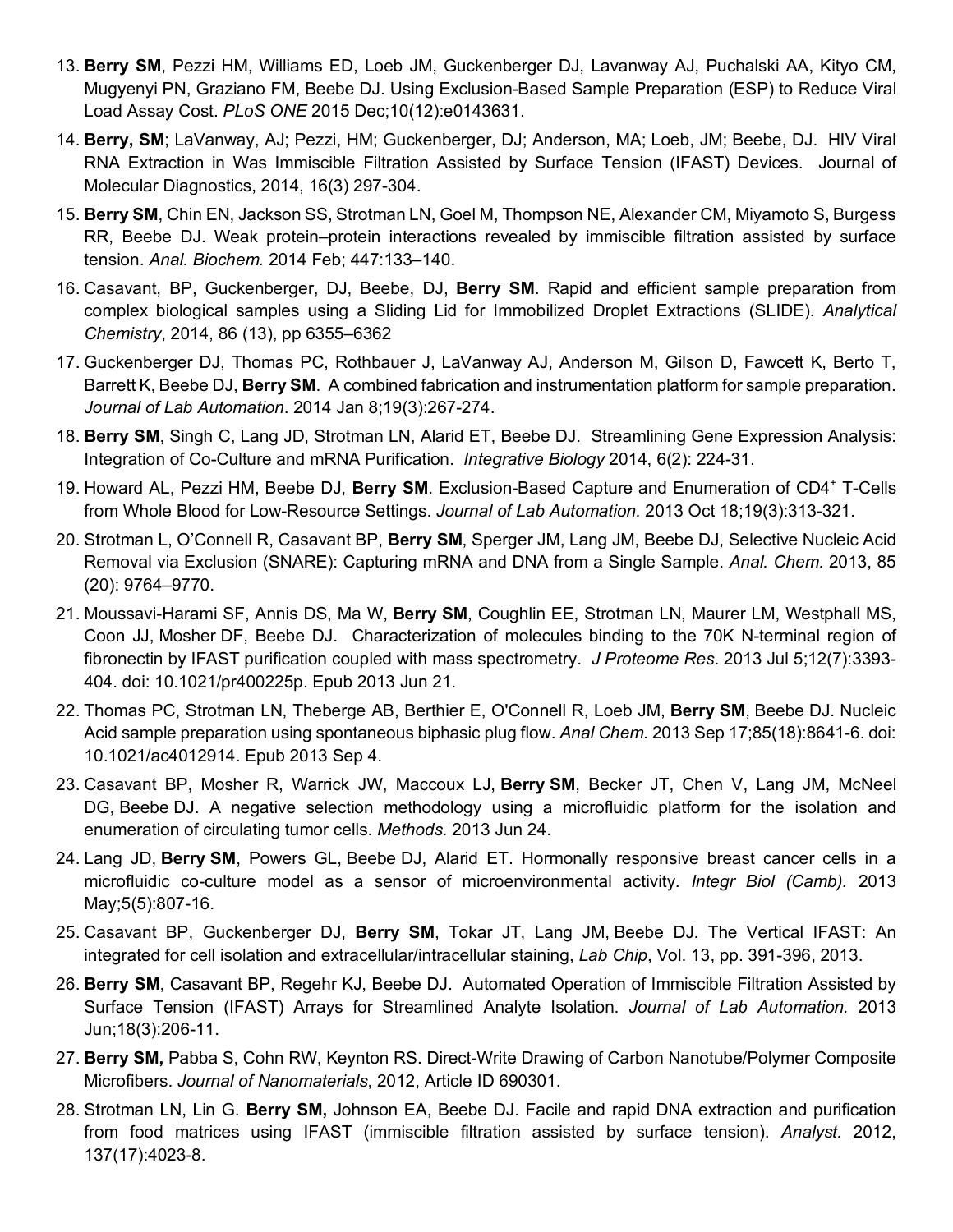- 29. **Berry SM,** Maccoux LJ, Beebe DJ. Streamlining Immunoassays with Immiscible Filtrations Assisted by Surface Tension. *Anal. Chem*. 2012, 84(13):5518-23.
- 30. Goel S, Chin EN, Fakhraldeen SA, **Berry SM,** Beebe DJ, Alexander CM. Both LRP5 and LRP6 Receptors Are Required to Respond to Physiological Wnt Ligands in Mammary Epithelial Cells and Fibroblasts. *Journal of Biological Chemistry* 2012, 287, 16454-66.
- 31. **Berry SM**, Roussel TJ, Cambron SD, Cohn RW, Keynton RS. Fabrication of suspended electrokinetic microchannels from directly written sacrificial polymer fibers. *Microfludics and Nanofluidics*, 2012, April Issue.
- 32. **Berry SM**, Strotman LN, Kueck JD, Alarid ET, Beebe DJ. Purification of Cell Subpopulations via Immiscible Filtration Assisted by Surface Tension (IFAST). *Biomedical Microdevices,* 2011, 13(6) 1033-42.
- 33. **Berry SM**, Alarid ET, Beebe DJ. One-Step Purification of Nucleic Acid for Gene Expression Analysis *via* Immiscible Filtration Assisted by Surface Tension (IFAST). *Lab on a Chip*, 2011, 11, 1747-53.
- 34. **Berry SM**, Cambron SD, Warren SP, Pabba S, Cohn RW, Keynton RS. Characterization and Modeling of Direct Write Fabrication of Microscale and Sub-Microscale Polymer Fibers. *Polymer*, 2011, 52(7) 1654-1661.
- 35. **Berry SM,** Warren SP, Hilgart DA, Pabba S, Gobin AS, Cohn RW, Keynton RS. Endothelial Cell Scaffolds Generated by 3D Direct Writing of Biodegradable Polymer Microfibers. *Biomaterials*, 2011, 32(7) 1872-1879.
- 36. Rathfon JM, AL-Badri ZM, Shunmugam R, Pabba S, **Berry SM**, Keynton RS, Cohn RW, Tew GN. Fluorimetric Nerve Gas Sensing Based on Pyrene Imines Incorporated into Films and Sub-micron Fibers. *Advanced Functional Materials*, 2009, 19 (5) 689-695.
- 37. Yazdanpanah MM, Hosseini M, Pabba S, **Berry SM**, Dobrokhotov VV, Safir A, Keynton RS, Cohn RW. Rheological measurements by AFM of the formation of polymer nanofibers. *Langmuir*, 2008, 24 (23), pp 13753–13764.
- 38. Pabba S, Sidorov AN, **Berry SM**, Yazdanpanah MM, Keynton RS, Sumanasekera GU, Cohn RW. Oriented nanomaterial air-bridges formed from suspended polymer-composite nanofibers, *ACS Nano* 1(1), 57-62. 2007.
- 39. **Berry SM**, Harfenist SA, Cohn RW, Keynton RS. Characterization of Micromanipulator-Controlled Dry Spinning of Micro- and Sub-Microscale Polymer Fibers. *J. Micromech. Microeng*. 16 (2006) 1825-1832.
- 40. Harfenist SA, Cambron SD, Nelson EW, **Berry SM**, Isham AW, Crain MM, Walsh KM, Keynton RS, Cohn RW. Direct Drawing of Suspended Filamentary Micro- and Nanostructures from Liquid Polymers. *Nano Letters* Vol. 4 No. 10 (2004) 1931-1937.

## **PATENTS**

- 1. *US Patent 8,603,416 B2*. Beebe DJ, **Berry SM**. Device for and Method of Extracting a Fraction from a Biological Sample. Issued 12/10/13.
- 2. *US Patent 8,728,410 B2*. Beebe DJ, **Berry SM**, Burgess RR, Strotman LN. Device for and Method of Extracting a Fraction from a Biological Sample. Issued 05/20/14.
- 3. *US Patent 8,728,411 B2.*Beebe DJ, **Berry SM**, Guckenberger DJ, Casavant BP. Device for and Method of Isolating a Fraction in a Biological Sample. Issued 05/20/14.
- 4. *US Patent 8,993,243 B2.* Beebe DJ, Burgess RR, Strotman LN, **Berry SM**. Method for Isolating Weakly Interacting Molecules from a Fluidic Sample. Issued 03/31/15.
- 5. *US Patent 9,459,189 B2.* Beebe DJ, **Berry SM**, Guckenberger DJ, Casavant BP. Device for Isolating a Fraction in a Biological Sample. Issued 10/04/16.
- 6. *US Patent 9,470,611 B2.* Fawcett K, Robinson GJ, Guckenberger DJ, **Berry SM**. Sample Plate for Sliding Magnetic Particle Separation. Issued 10/18/16.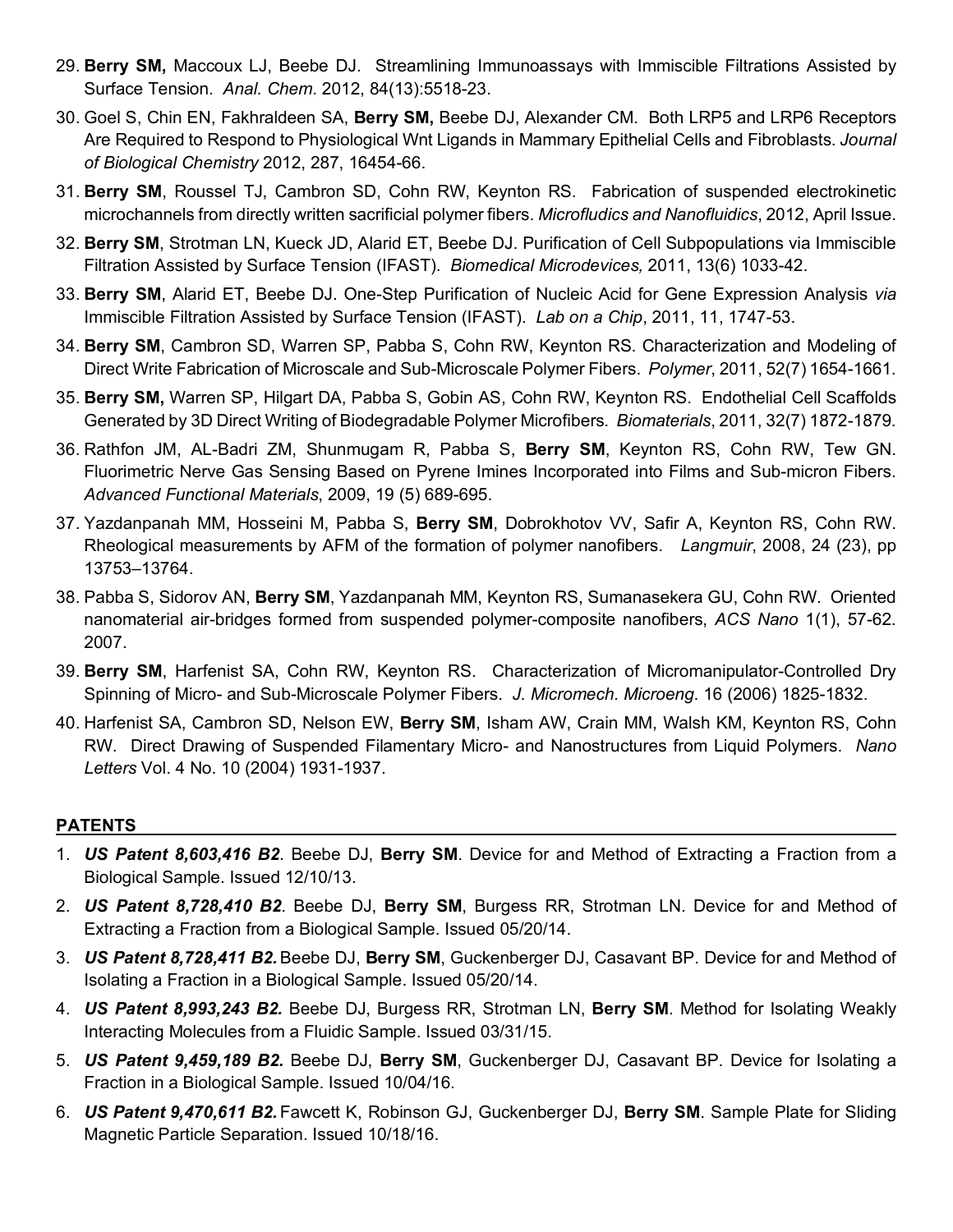- 7. *US Patent 9,518,903 B2*. Fawcett K, Robinson, GJ, Guckenberger DJ, **Berry SM**, Beebe DJ. Adapter for Sliding Magnetic Particle Separation. Issued 12/13/16.
- 8. *US Patent 9,766,166 B2.* Beebe DJ, Casavant BP, Guckenberger DJ, **Berry SM.** Device and Method Incorporating a Slideable Lid for Extracting a Targeted Fraction from a Sample. Issued 9/19/17.
- 9. *US Patent Application 20130158240 A1*. Beebe DJ, Strotman LN, **Berry SM**. Method of Extracting a Fraction from a Biological Sample. Filed 12/15/11.
- 10. *US Patent Application 20140065622 A1.* Beebe DJ, Lang JM, Casavant BP, **Berry SM**, Strotman LN. Device for and Method of Isolating and Analyzing a Fraction in a Biological Sample. Filed 03/15/13.
- 11. *US Patent Application 20140273056 A1*. Beebe DJ, **Berry SM**. Device and Method for Extracting a Targeted Fraction from a Sample. Filed 03/14/13.
- 12. *US Patent Application 20150196907 A1*. Beebe DJ, Casavant BC, Guckenberger DJ, **Berry SM**. Device and Method for Transferring a Target Between Locations. Filed 01/14/14.
- 13. *Filed but Unpublished US Patent Application*. Beebe DJ, Guckenberger DJ, Berry SM, Pezzi HM. Method and Device for Containing Expanding Droplets. Filed 06/18/16.
- 14. *Filed but Unpublished US Patent Application*. Beebe DJ, Guckenberger DJ, Pezzi HM, Berry SM. Deformable Well and Method. Filed 08/22/16.
- 15. *Filed but Unpublished US Patent Application***. Berry SM**, Guckenberger DJ. Magnetic Base for Collection and Release of Paramagnetic Particles. Filed 1/18/17.

## **CONFERENCE PRESENTATIONS (Presenting Author Only)**

- 1. **Berry SM**. Innovative Assays to Quantify Latent HIV Reservoirs. NIAID Division of AIDS (DAIDS) Seminar Series. 2016, Rockville, MD.
- 2. **Berry SM**. Multi-Omic Analysis of Circulating Tumor Cells: A Case Study in Preparing for Clinical Trials. Cambridge Health Institute Short Course: Translating CTCs for Clinical Use. 2016, Washington DC.
- 3. **Berry SM**, Casavant BP, Thomas PC, Guckenberger DJ, Loeb J, Howard A, Strotman LN, Singh C, Anderson M, LaVanway AJ, Pezzi H, Theide S, Sperger K, Tokar J, Lang JM, Graziano F. Beebe DJ. Exclusion-Based Sample Prep (ESP): Improving Access to Molecular Diagnostics in the Developing World. NIH Cancer Detection, Diagnostic, and Treatment Technologies for Global Health Symposium. 2014, Bethesda, MD.
- 4. **Berry SM**, Thomas PC, Guckenberger DJ, Loeb J, Howard A, Strotman LN, Singh C, Anderson M, LaVanway AJ, Pezzi H, Graziano F, Beebe DJ. Streamlining Diagnostics with Microfluidic Exclusion---Based Sample Preparation (ESP). Gordon Conference. June 2013, Lucca, Italy.
- 5. **Berry SM** and Beebe DJ. Exclusion based sample preparation: Simpler, Faster, Better. AEIC Meeting. April 2013. Madison, WI.
- 6. **Berry SM**, Singh C, Kueck JM, Alarid ET, Beebe DJ. An Integrated Platform for Quantifying Gene Expression in Co-Cultured Cells. AACR. 2012, Chicago, IL.
- 7. **Berry SM**. Point-of-Care (POC) Diagnostics for HIV. Ugandan National Meeting on HIV. 2012, Kampala, Uganda.
- 8. **Berry SM**, Thomas PC, Gilson D, Fawcett K, Guckenberger DJ, Loeb J, Howard A, Singh C, Thompson NE, Anderson M, LaVanway AJ, Berto T, Barrett K, Graziano F, Burgess RR, Beebe DJ. OpenDX: An Open Platform to Enable Diagnostics in the Developing World. Bill and Melinda Gates Foundation Grand Challenges in Global Health Meeting. 2012, Ottawa, Canada.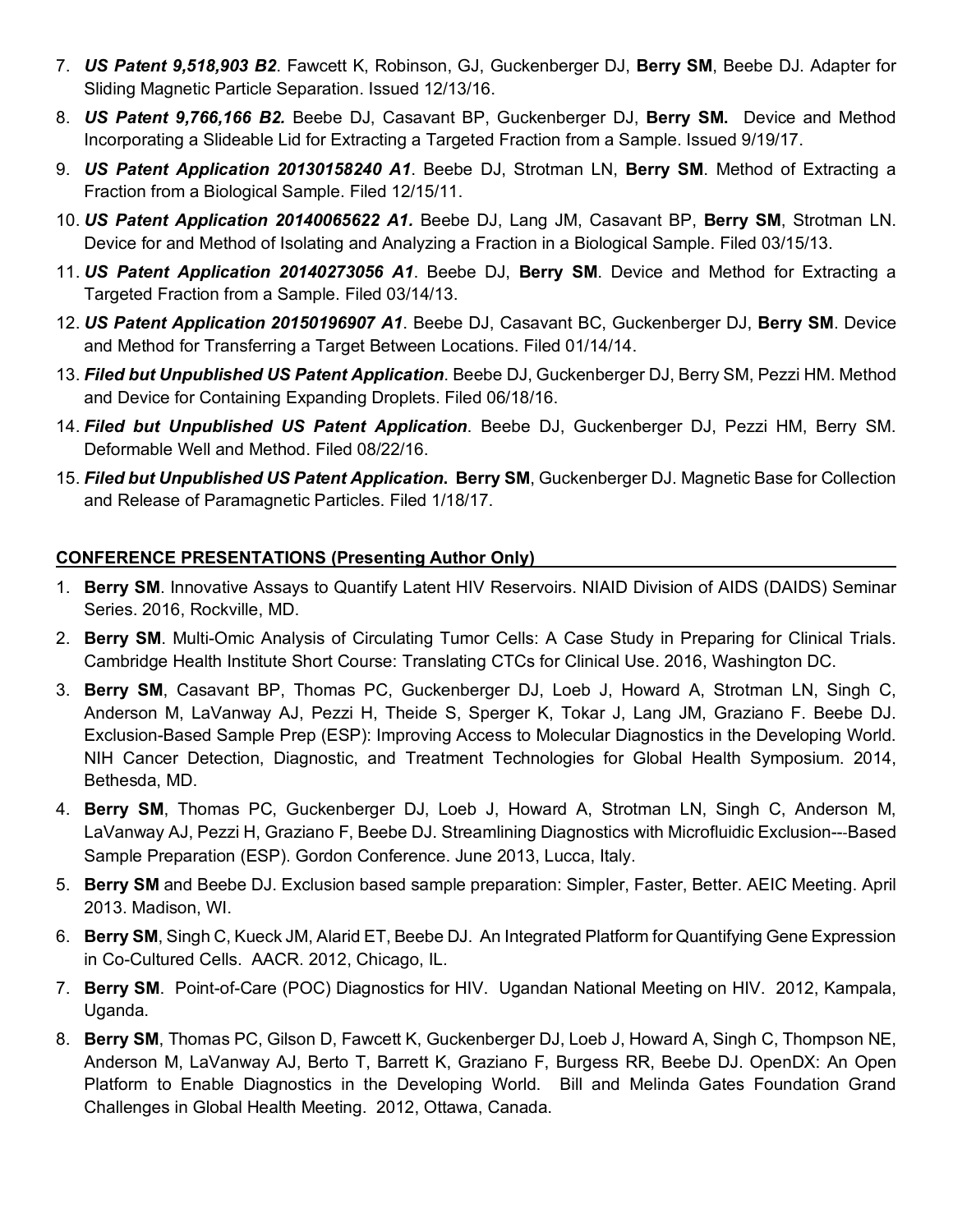- 9. **Berry SM**, Strotman LN, Chin E, Jackson S, Thompson NE, Miyamoto S, Alexander CM, Burgess RR, Beebe, DJ. One-Step Isolation of Transitory Protein Complexes with IFAST. MicroTAS 2012, Okinawa, Japan.
- 10. **Berry, SM**, Loeb J, Thomas PC, Guckenberger DJ, Thompson NE, Burgess RR, Beebe DJ. Microfluidic Immiscible Phase Barrier: Simplified Sample Preparation. Bill and Melinda Gates Foundation Grand Challenges in Global Health Meeting. 2011, New Delhi, India.
- 11. **Berry SM**, Beebe DJ. Rapid Nucleic Acid Purification Via Microchannel Immiscible Phase Filtration. MicroTAS 2010, Groeningen, The Netherlands.
- 12. **Berry SM**, Cambron SD, Warren SP, Cohn RW, and Keynton RS. Direct Write Fabrication of Polymer Fibers for Microscale Applications. University Government Industry Micro/Nano Symposium. July 13-16, 2008, Louisville, KY.
- 13. **Berry SM**, Warren SP, Pabba S, Gobin AS, Cohn RW Keynton RS. Direct Write Fabrication of Microfibrous Endothelial Cell Scaffolds. 2008 BMES Annual Fall Meeting. October 2-4, 2008, St. Louis, MO.
- 14. **Berry SM**, Roussel TJ, Cambron SD, Cohn RW, and Keynton RS. Fabrication of Suspended Electroosmotic Microchannels from Sacrificial Polymer Fibers. MicroTAS 2007. October 7-11, 2007, Paris, France.
- 15. **Berry SM**, Pabba S, Fernandes JL, Rathfon JM, Tew GN, Gobin AS, Cohn RW, Keynton RS. Direct Fabrication by Manual Brushing of Suspended Microscale Fibers for Cell Culture Scaffolds. Society for Biomaterials 2007 Annual Meeting. April 18 - 21, 2007, Chicago, IL.
- 16. **Berry SM**, Roussel TJ, Cambron SD, Cohn RW, Keynton RS. Fabrication and Electroosmotic Flow Analysis of Freely-Suspended, Three-Dimensional Microchannels from Sacrificial Polymer Fibers. 2007 SEM Annual Conference & Exposition on Experimental and Applied Mechanics. 2007, Springfield, MA.
- 17. **Berry SM**, Pabba S, Fernandes JL, Rathfon JM, Tew GN, Gobin AS, Cohn RW, Keynton RS. Brush-On Fabrication of Suspended PLLA-PEO-PLLA Triblock Copolymer Microfibers for Cell Culture Scaffolds. 2007 SEM Annual Conference & Exposition on Experimental and Applied Mechanics. 2007, Springfield, MA.
- 18. **Berry SM**, Roussel TJ, Cambron SD, Harfenist SA, Cohn RW, Keynton RS. Micromanipulator Controlled Fabrication of Micro- and Nanoscale Polymer Fibers and Application as Sacrificial Structures in the Production of Microchannels. Hilton Head 2006: A Solid State Sensors, Actuators and Microsystems Workshop, June 4-8, 2006, Hilton Head, SC.
- 19. **Berry SM**, Roussel TJ, Cambron SD, Cohn RW, Keynton RS. Fabrication of Freely-Suspended, Three-Dimensional Microchannels from Sacrificial Polymer Fibers. International Conference on Microtechnologies in Medicine and Biology, May 9-12, 2006, Bankoku-Shinryokan, Okinawa, Japan.
- 20. **Berry SM**, Harfenist SA, Cohn RW, Keynton RS. Characterization of Micromanipulator Controlled Dry Spinning of Micro- and Nanoscale Polymer Fibers. International Conference on Microtechnologies in Medicine and Biology 2005 May 12-15, 2005, Oahu, Hawaii.

## **PARTICIPATION IN CLINICAL TRIALS**

| Sponsor: | Dana Farber Cancer Institute                                                                                                                                                                                        |
|----------|---------------------------------------------------------------------------------------------------------------------------------------------------------------------------------------------------------------------|
| Project: | Phase II clinical trial of enzalutamide for men with castration-resistant prostate cancer<br>(CRPC) with correlative assessment of androgen receptor (AR) signaling and whole-exome<br>and transcriptome sequencing |
| Role:    | Lead assay developer                                                                                                                                                                                                |

Sponsor: Dana Farber Cancer Institute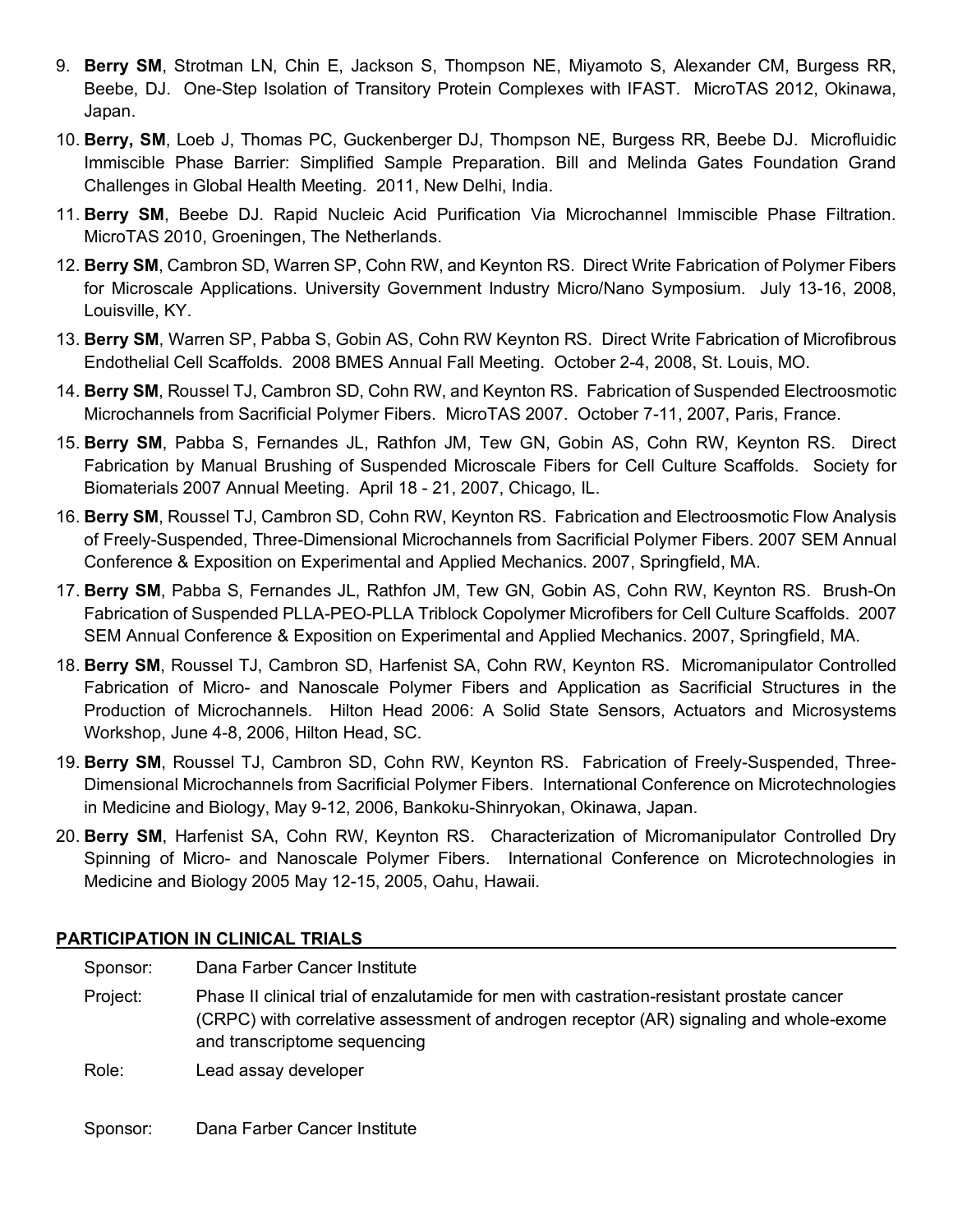| Project: | Phase II clinical trial of abiraterone acetate without exogenous glucocorticoids in men with<br>castration-resistant prostate cancer with correlative assessment of hormone intermediates                                 |
|----------|---------------------------------------------------------------------------------------------------------------------------------------------------------------------------------------------------------------------------|
| Role:    | Lead assay developer                                                                                                                                                                                                      |
| Sponsor: | Memorial Sloan Kettering, Prostate Cancer Foundation, Innocrin Pharmaceuticals                                                                                                                                            |
| Project: | A Single-arm, Phase 2 Study to Evaluate the Safety and Efficacy of VT-464 in Patients with<br>Castration-Resistant Prostate Cancer Progressing on Enzalutamide or Abiraterone                                             |
| Role:    | Lead assay developer                                                                                                                                                                                                      |
| Sponsor: | Medivation                                                                                                                                                                                                                |
| Project: | MDV3100-18: An Open-Label Phase 2 Study of <sup>18</sup> F-Sodium Fluoride PET/CT Bone Imaging<br>in Enzalutamide-Treated Chemotherapy-Naïve Patients With Metastatic<br><b>Castration-Resistant Prostate Cancer</b>      |
| Role:    | Lead assay developer                                                                                                                                                                                                      |
| Sponsor: | Big Ten Research Consortium                                                                                                                                                                                               |
| Project: | Phase Ib and Phase II Studies of anti-PD-1 Antibody Pembrolizumab (MK-3475) in<br>Combination with Bevacizumab for the Treatment of Metastatic Renal Cell Carcinoma: Big<br>Ten Cancer Research Consortium BTCRC-GU14-003 |
| Role:    | Lead assay developer                                                                                                                                                                                                      |

# **JOURNAL REVIEWER**

- ACS Applied Materials and Interfaces
- Advanced Materials
- IEEE Sensors
- The Journal of Laboratory Automation
- Angewandte Chemie
- Trends in Biotechnology
- Lab on a Chip
- PLOS ONE
- Journal of Colloid and Interface Science
- Proceedings of the National Academy of Sciences
- Analytical Chemistry
- Integrative Biology

## **TECHNICAL SKILLS**

- Nucleic acid analysis processes including DNA/RNA extraction, RT-PCR and qPCR, library prep, NGS, agarose gel analysis, and Bioanalyzer analysis
- Assay development processes including molecular assay optimization, clinical sample pre-processing, and liquid handler programing.